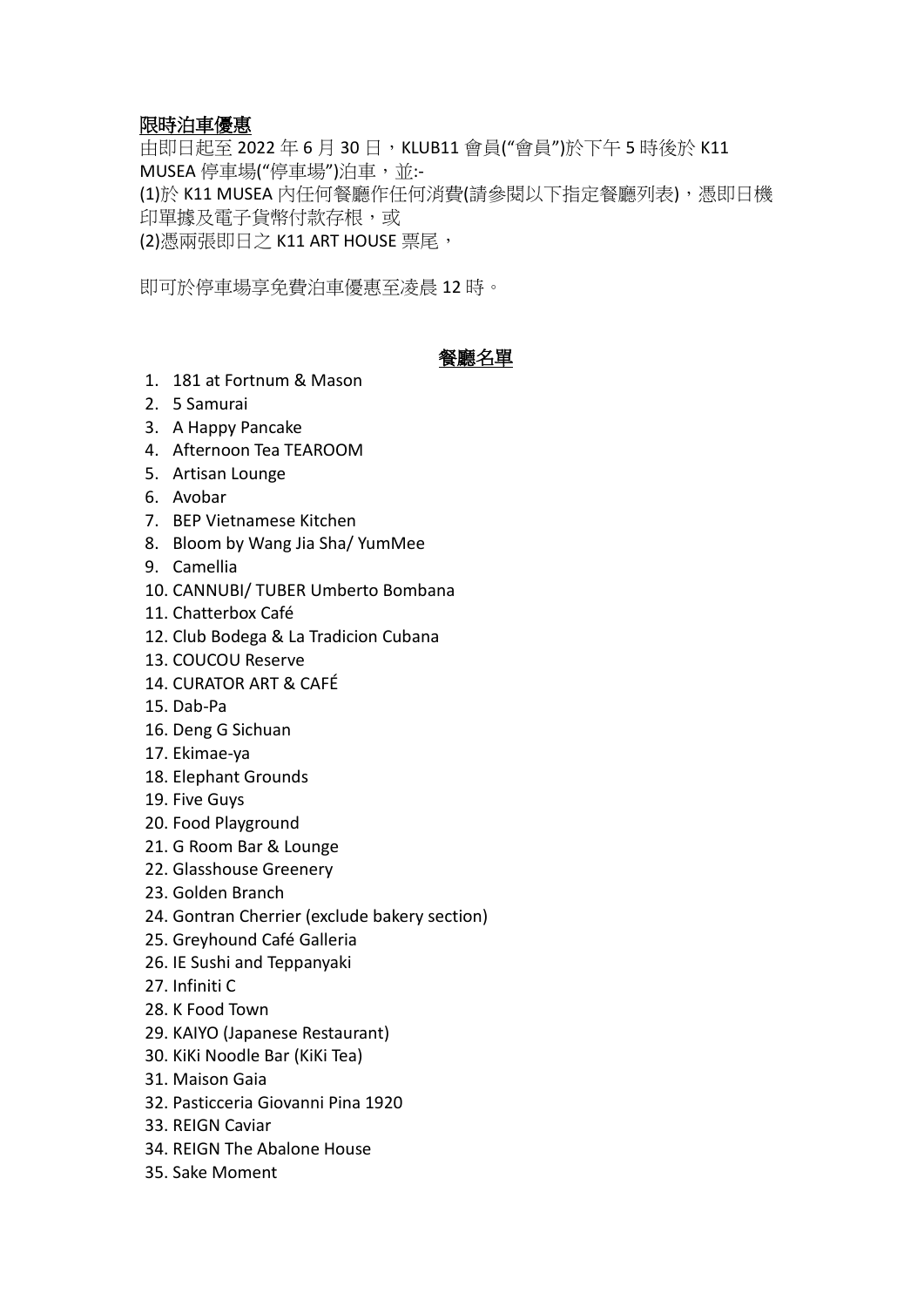- 36. Sexy Crab
- 37. Soil to Soul
- 38. Sushi Wadatsumi
- 39. Takano Ramen
- 40. The Big Things Noodles
- 41. The Coffee Academics
- 42. The Fine Wine Experience
- 43. THE MUSSELS
- 44. The Pot Spot (opening on Jun 5)
- 45. TIRPSE
- 46. Tominokoji Yamagishi
- 47. VELO (Italian Restaurant)
- 48. Yakiniku JIKON by Tominokoji Yamagishi
- 49. yè shanghai
- 50. YUNG'S BISTRO

條款及細則

- 1. 每位參與 K11 Property Management Company Limited("K11")舉辦的夜泊 優惠的會員將被視為已閱讀、理解及同意適用於優惠的條款及細則。
- 2. 夜泊優惠只適用於下午五時後於停車場進場之車輛。會員於凌晨十二時後離 開 K11 MUSEA 停車場需另繳額外時租泊車費並將以正常收費計算。
- 3. 會員享用夜泊優惠時請出示(i) 即日有效指定餐廳(堂食或外賣)機印單據正本 及電子貨幣付款存根正本;或(ii) 兩張與進停車場同日之 K11 ART HOUSE 票 尾。外送速遞、手寫單據、重印或影印本單據/ 票尾恕不接受。
- 4. 以優惠券、現金禮券、禮物卡或商戶儲值卡付款之消費恕不接受。
- 5. 會員必須於 K11 MUSEA 之禮賓部換領夜泊優惠。
- 6. 夜泊優惠以車輛進入停車場之時間計算(根據 K11 的記錄, 且該記錄為最終 及具決定性的)。
- 7. 夜泊優惠只適用於時租私家車。
- 8. 夜泊優惠不可與其他免費泊車禮遇同時使用。
- 9. K11 有權隨時修改本條款及細則,而毋須事先涌知。
- 10. 本條款及細則的解釋權歸 K11。如有任何爭議,以 K11 對相關方作出的最終 決定為準。
- 11. 本條款及細則的中文版本僅供參考,若英文版本與中文版本的規定不一致, 以英文版本為準。
- 12. 各優惠並不適用於「電動車收費充電區」的附加收費。

本條款及細則受香港特別行政區法律管轄。

K11 Property Management Company Limited 於 2022 年 5 月 31 日發佈。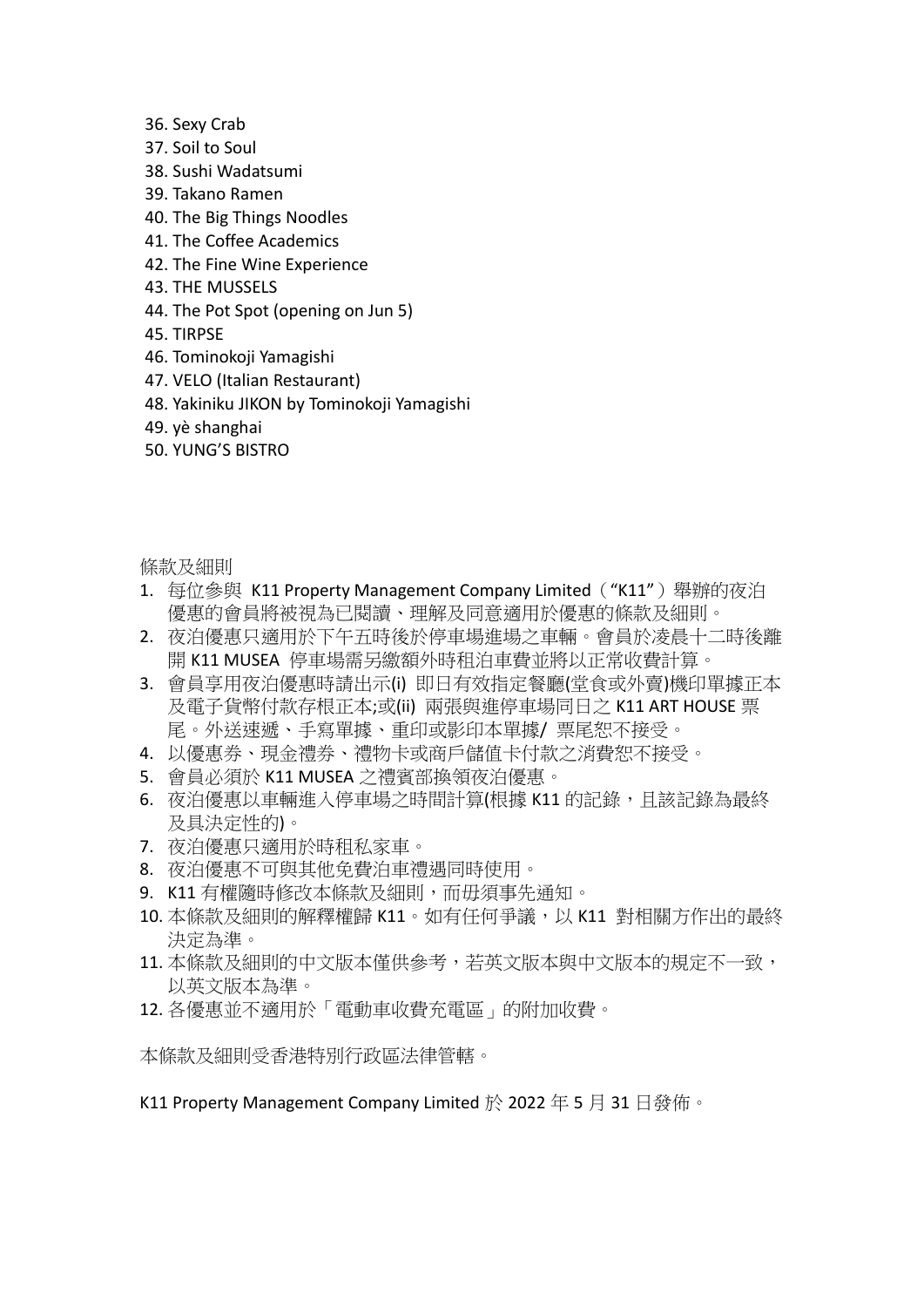### **Limited Time Parking Privileges**

From now until 30 June 2022, KLUB11 Members ("Members") whose cars enter the K11 MUSEA Car Park ("Car Park") after 5pm and

- (1) with any spending at any restaurant outlets of K11 MUSEA (please refer to below list of selected restaurant outlets) and by presenting the relevant machine-printed receipt and corresponding electronic payment slip on the same day of purchase, or
- (2) by presenting 2 same day movie tickets of K11 ART HOUSE,

Members can enjoy free parking at Car Park until 12am midnight.

### **Restaurants List**

- 1. 181 at Fortnum & Mason
- 2. 5 Samurai
- 3. A Happy Pancake
- 4. Afternoon Tea TEAROOM
- 5. Artisan Lounge
- 6. Avobar
- 7. BEP Vietnamese Kitchen
- 8. Bloom by Wang Jia Sha/ YumMee
- 9. Camellia
- 10. CANNUBI/ TUBER Umberto Bombana
- 11. Chatterbox Café
- 12. Club Bodega & La Tradicion Cubana
- 13. COUCOU Reserve
- 14. CURATOR ART & CAFÉ
- 15. Dab-Pa
- 16. Deng G Sichuan
- 17. Ekimae-ya
- 18. Elephant Grounds
- 19. Five Guys
- 20. Food Playground
- 21. G Room Bar & Lounge
- 22. Glasshouse Greenery
- 23. Golden Branch
- 24. Gontran Cherrier (exclude bakery section)
- 25. Greyhound Café Galleria
- 26. IE Sushi and Teppanyaki
- 27. Infiniti C
- 28. K Food Town
- 29. KAIYO (Japanese Restaurant)
- 30. KiKi Noodle Bar (KiKi Tea)
- 31. Maison Gaia
- 32. Pasticceria Giovanni Pina 1920
- 33. REIGN Caviar
- 34. REIGN The Abalone House
- 35. Sake Moment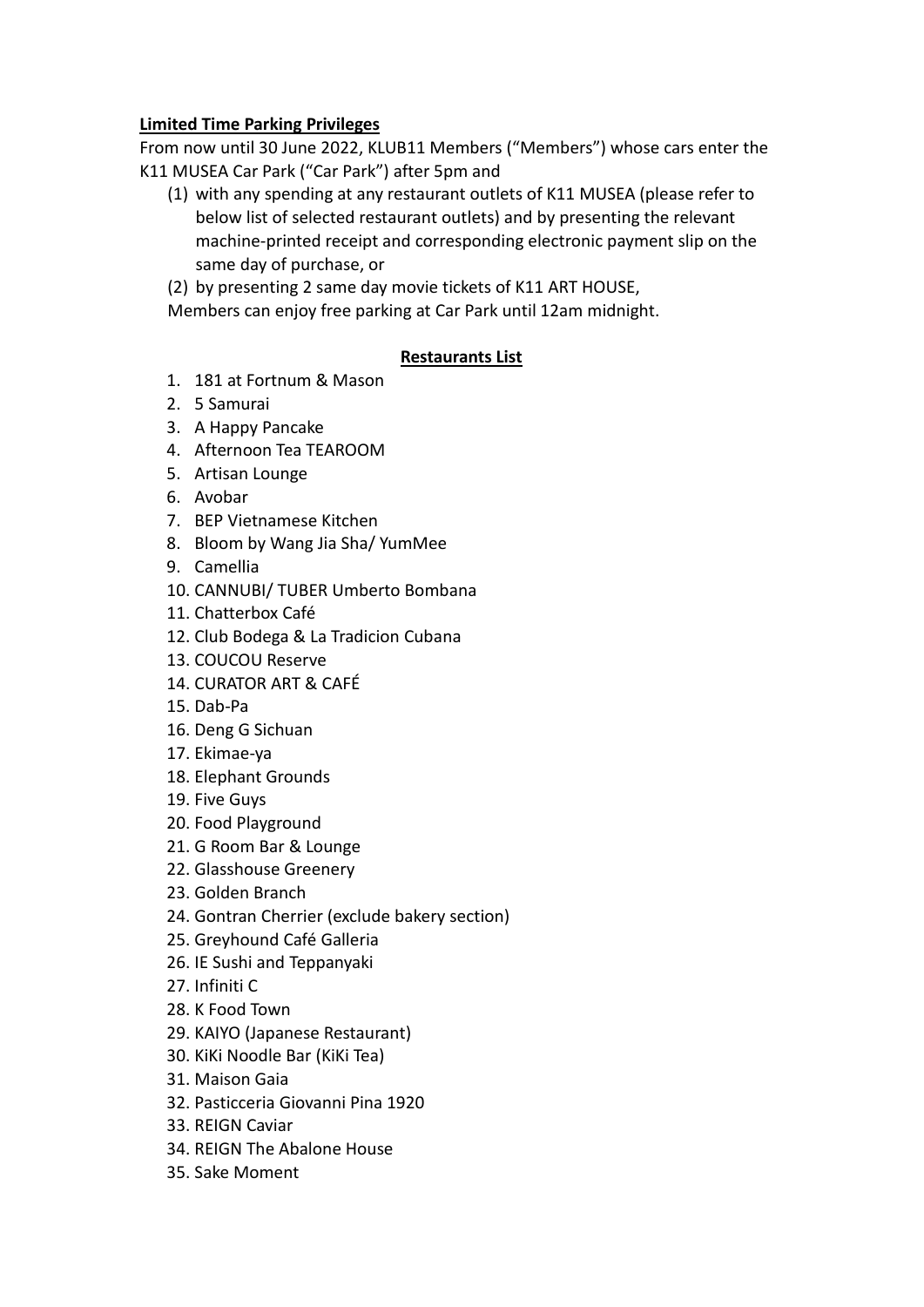- 36. Sexy Crab
- 37. Soil to Soul
- 38. Sushi Wadatsumi
- 39. Takano Ramen
- 40. The Big Things Noodles
- 41. The Coffee Academics
- 42. The Fine Wine Experience
- 43. THE MUSSELS
- 44. The Pot Spot (opening on Jun 5)
- 45. TIRPSE
- 46. Tominokoji Yamagishi
- 47. VELO (Italian Restaurant)
- 48. Yakiniku JIKON by Tominokoji Yamagishi
- 49. yè shanghai
- 50. YUNG'S BISTRO

Terms & Conditions

- 1. By participating in the night parking privilege offered by K11 Property Management Company Limited ("K11"), each Member is deemed to have read, understood and agreed to the terms and conditions applicable to the night parking privilege.
- 2. The night parking privilege is only applicable to cars entering the Car Park after 5pm. For cars which exit the Car Park after 12am, additional hourly parking fee on normal hourly basis will be charged.
- 3. The night parking privilege is only available with the presentation of (i) original printed receipts(s) issued by Selected Restaurants (dine-in or take away) and corresponding original electronic payment slip(s); or (ii) 2 movie tickets of K11 ART HOUSE with the same date as the entry of the relevant car to the Car Park. Transactions of delivery orders with the Selected Restaurants and hand-written, re-printed or photocopied receipts/ tickets are not acceptable.
- 4. Spending with coupons, cash/ gift vouchers, gift cards or merchants' stored-value cards is not acceptable.
- 5. The night parking privilege must be redeemed by Members at K11 MUSEA Koncierge.
- 6. The night parking privilege is calculated based on the actual time which the vehicle enters the Car Park according to the records of K11, which shall be final and conclusive.
- 7. The night parking privilege is applicable to hourly parking of private cars only.
- 8. The night parking privilege cannot be used in conjunction with other parking privilege programs of K11 MUSEA.
- 9. K11 has the right to amend these Terms and Conditions at any time without any prior notice.
- 10. K11 has the right to interpret these Terms and Conditions. In case of disputes, the decision of K11 shall be final and binding on all parties concerned.
- 11. The Chinese version of these Terms and Conditions is for reference only. In case of discrepancies between the provisions of the English version and the Chinese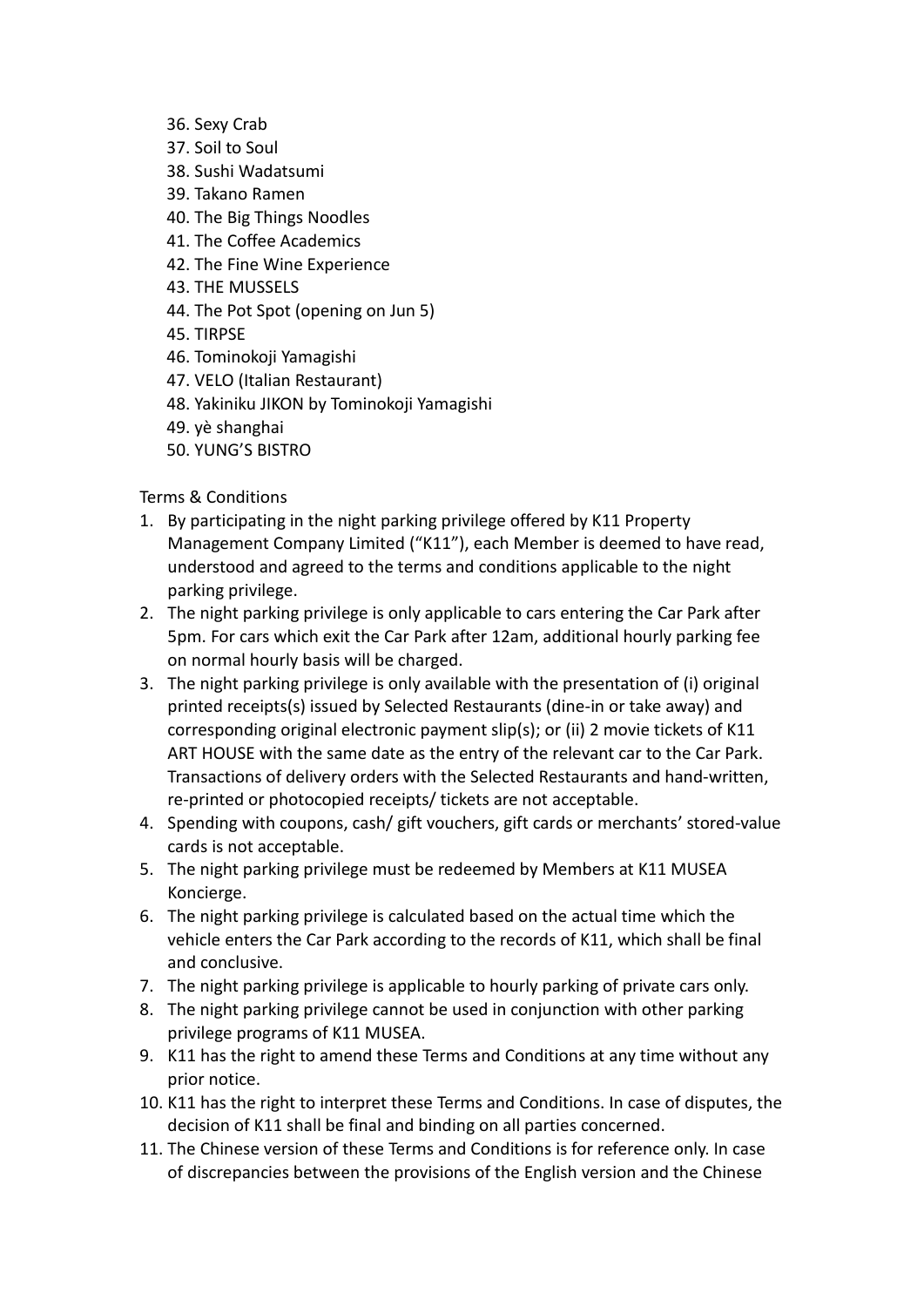version, the English version shall prevail.

12. Privilege(s) is/are not applicable to additional charge of "Paid EV Parking Zone".

These Terms and Conditions shall be governed by the laws of Hong Kong Special Administrative Region.

Issued by K11 Property Management Company Limited on 31 May 2022.

#### 限時泊车优惠

由即日起至 2022 年 6 月 30 日,KLUB11 会员("会员")於下午 5 时後於 K11 MUSEA 停车场("停车场")泊车,并:-(1)於 K11 MUSEA 内任何餐厅作任何消费(请参阅以下指定餐厅列表),凭即日机 印单据及电子货币付款存根,或 (2)凭两张即日之 K11 ART HOUSE 票尾,

即可於停车场享免费泊车优惠至凌晨 12 时。

### 餐厅名单

- 1. 181 at Fortnum & Mason
- 2. 5 Samurai
- 3. A Happy Pancake
- 4. Afternoon Tea TEAROOM
- 5. Artisan Lounge
- 6. Avobar
- 7. BEP Vietnamese Kitchen
- 8. Bloom by Wang Jia Sha/ YumMee
- 9. Camellia
- 10. CANNUBI/ TUBER Umberto Bombana
- 11. Chatterbox Café
- 12. Club Bodega & La Tradicion Cubana
- 13. COUCOU Reserve
- 14. CURATOR ART & CAFÉ
- 15. Dab-Pa
- 16. Deng G Sichuan
- 17. Ekimae-ya
- 18. Elephant Grounds
- 19. Five Guys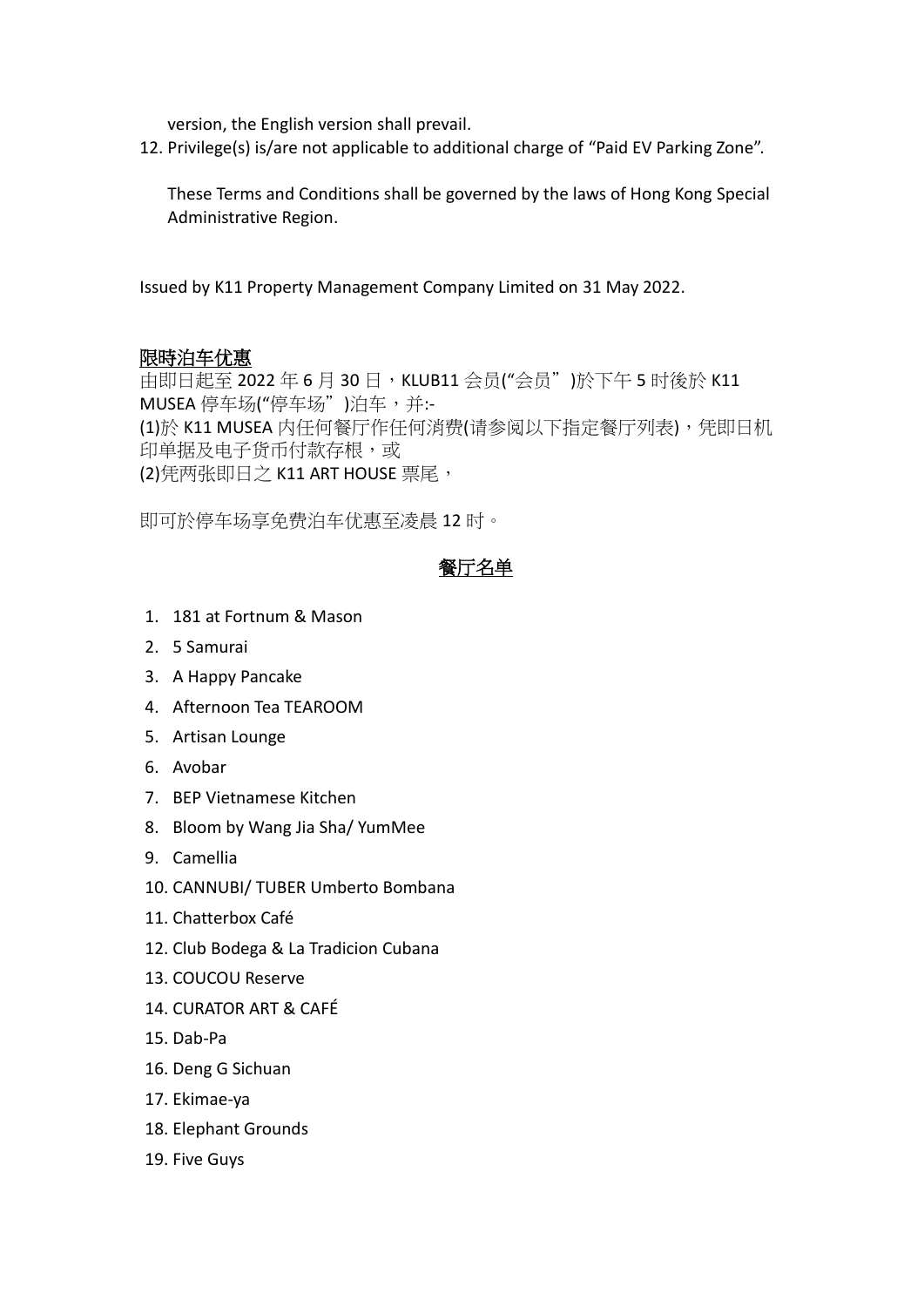- 20. Food Playground
- 21. G Room Bar & Lounge
- 22. Glasshouse Greenery
- 23. Golden Branch
- 24. Gontran Cherrier (exclude bakery section)
- 25. Greyhound Café Galleria
- 26. IE Sushi and Teppanyaki
- 27. Infiniti C
- 28. K Food Town
- 29. KAIYO (Japanese Restaurant)
- 30. KiKi Noodle Bar (KiKi Tea)
- 31. Maison Gaia
- 32. Pasticceria Giovanni Pina 1920
- 33. REIGN Caviar
- 34. REIGN The Abalone House
- 35. Sake Moment
- 36. Sexy Crab
- 37. Soil to Soul
- 38. Sushi Wadatsumi
- 39. Takano Ramen
- 40. The Big Things Noodles
- 41. The Coffee Academics
- 42. The Fine Wine Experience
- 43. THE MUSSELS
- 44. The Pot Spot (opening on Jun 5)
- 45. TIRPSE
- 46. Tominokoji Yamagishi
- 47. VELO (Italian Restaurant)
- 48. Yakiniku JIKON by Tominokoji Yamagishi
- 49. yè shanghai
- 50. YUNG'S BISTRO

条款及细则

1. 每位参与 K11 Property Management Company Limited ( "K11") 举办的优 惠的会员将被视为已阅读丶理解及同意适用於优惠的条款及细则。

2. 优惠只适用於下午五时後於停车场进场之车辆。会员於凌晨十二时後离开 K11 MUSEA 停车场需另缴额外时租泊车费并将以正常收费计算。